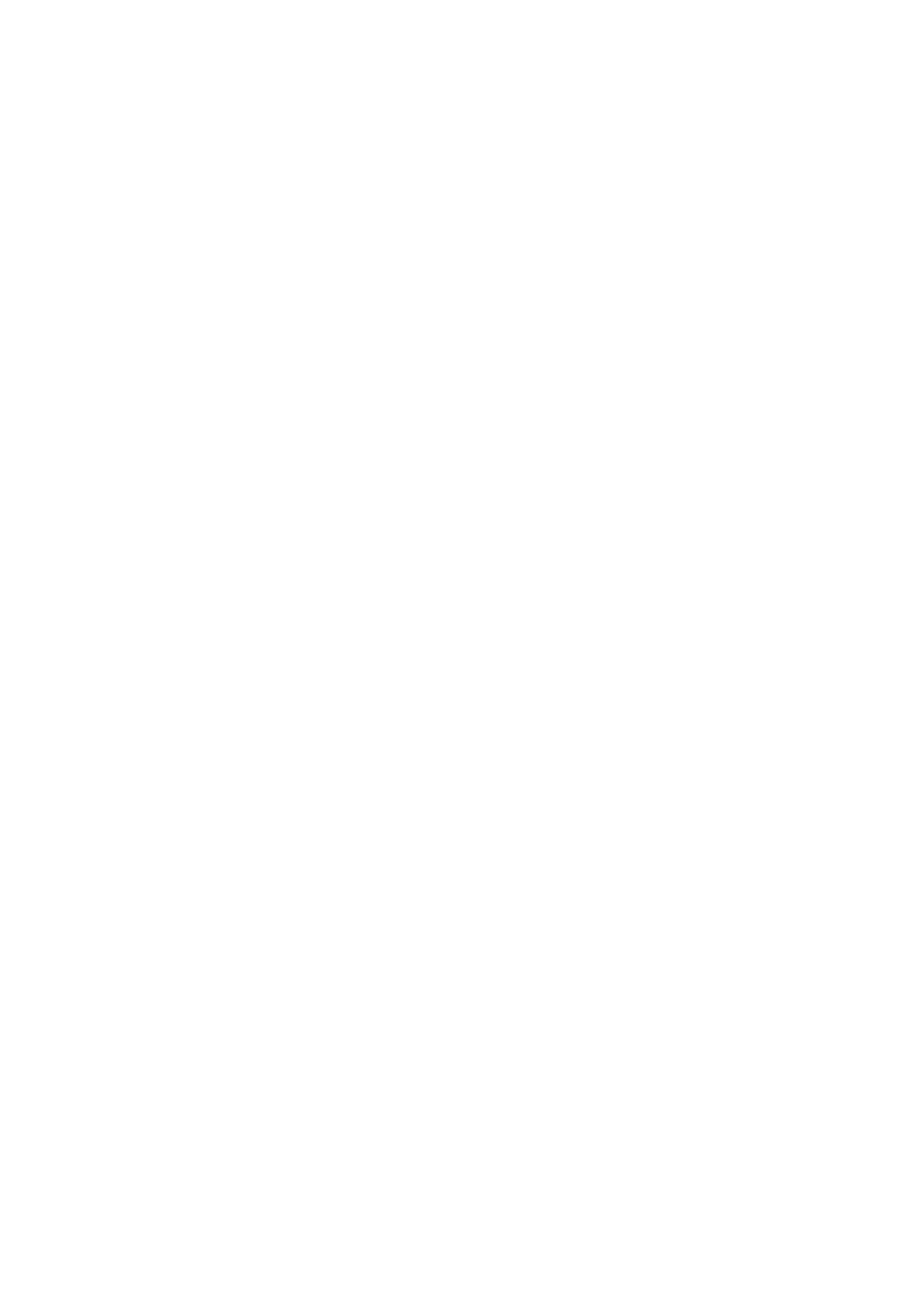#### **BACKGROUND**

The global economy and human rights are closely connected. The global economy has the potential to contribute substantially to prosperity worldwide. It can enable people to earn a living, it provides important goods, and – ideally – it also contributes to the dissemination of internationally agreed human rights standards, for example with regard to labour rights or social and environmental standards.

However, the relationship between the global economy and human rights – whether civil, political, economic, social or cultural – is complex and often difficult. The normative frameworks of the capitalist economy and of human rights differ substantially. In a capitalist world, competition and individual profit maximisation are core values. The human rights framework, by contrast, is based on the principle that all human beings are free and equal, and that they should be able to live a decent life in dignity, while respecting the rights of others.

This kind of respect is exactly what human rights advocates are asking from the global economy and its protagonists. However, the predominant economic system causes considerable harm. Weaker regional and national economies cannot compete with global players, and marginalised groups or individuals rarely benefit. Far too often, the political frameworks at the international, regional and national level allow companies to put profit first, above people's rights or environmental concerns.

In the last two decades we have seen growing efforts within the international human rights system to address existing governance gaps more systematically and effectively. As the main outcome so far, the United Nations Guiding Principles on Business and Human Rights were endorsed by the UN Human Rights Council in 2011. Parallel to various national "action plans" in order to implement the Guiding Principles, efforts continue to draft an international treaty that legally binds transnational corporations to respect human rights.

But, despite these efforts, why are universal human rights still not better protected by states and the international community? Unequal power relations between states, the economy and civil society certainly play a decisive role. The economy's influence on international trade agreements and on global and regional cooperation for market regulation, for example, appears to be very high. However, distinguishing between good and bad is not an easy task. Some governments willingly collaborate with economic actors for their own (personal) profit at the expense of the public at large. At the same time, some companies not only respect human rights but also actively contribute to enhancing social and environmental standards in their countries of operation or along their supply chains.

The coexistence of competing and sometimes even conflicting international regimes – and goals, such as investment protection or trade promotion – is another central challenge. Human rights advocates argue that the human rights regime must always have primacy. But some countries and economic actors see (some) human rights as a hindrance to economic development. In this context, a highly controversial strategy to enforce primacy of human rights is having recourse to extraterritorial obligations. The defenders of this strategy claim that states have an overriding responsibility to protect human rights, even beyond their own borders. Are countries obliged to prosecute human rights violations outside their territory – or is this to be seen as undue interference?

So how and in which direction should we continue on the path for a better relationship between the global economy and human rights? How can we challenge structures that favour unequal power relations to the detriment of human rights? Can we transform the free market economy into a fair and respectful one?

During the International sef: Expert Workshop, these questions will be debated by a small group of experts from various professional, academic and national backgrounds. The Workshop aims to generate fresh ideas on how to further improve global economic cooperation from a human rights perspective.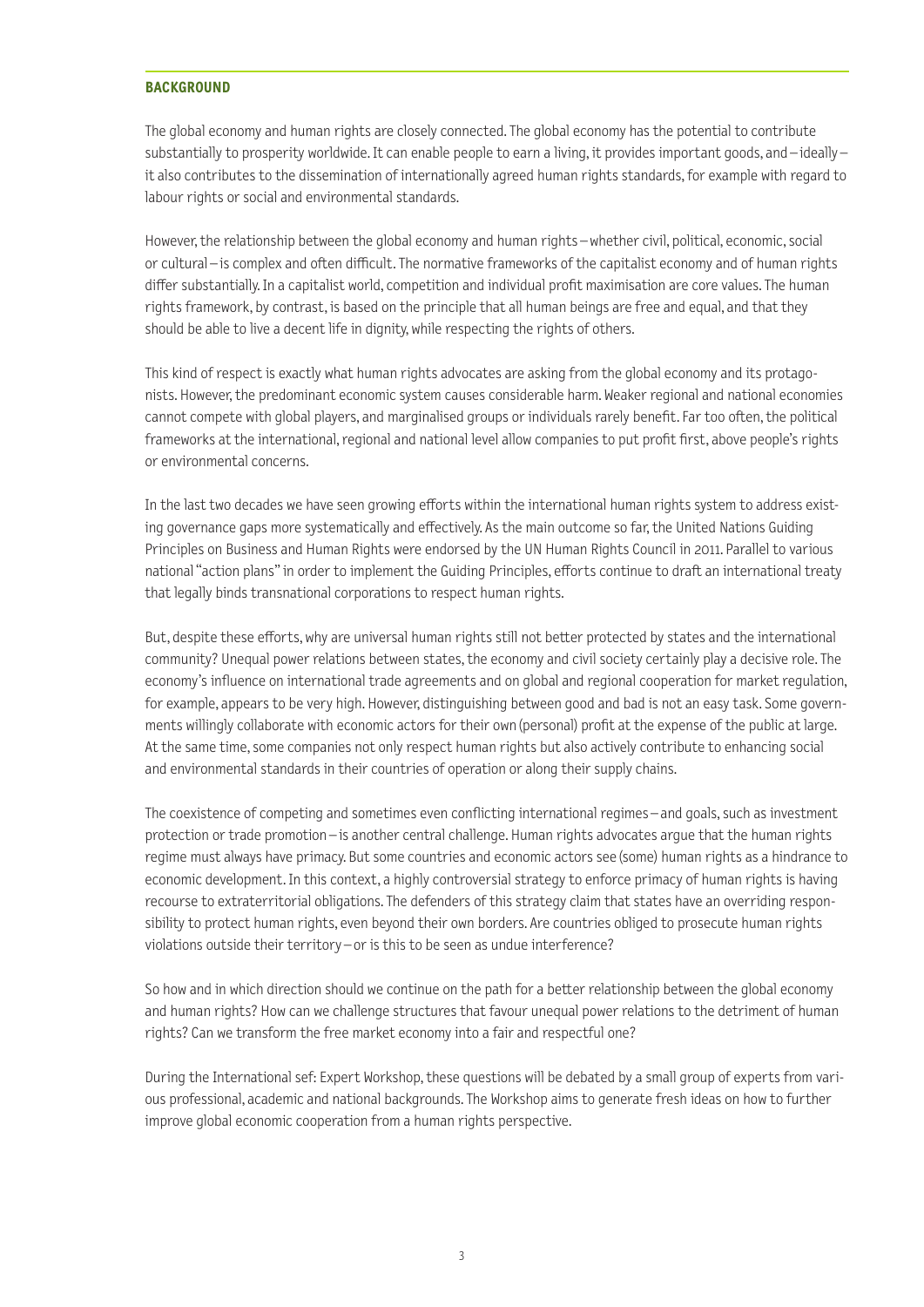# **: Thursday, 7 September 2017**

| 12.30 hrs | Registration and light refreshments                                                                                                        |
|-----------|--------------------------------------------------------------------------------------------------------------------------------------------|
| 13.00 hrs | Welcome and introduction<br><b>Professor Lothar Brock</b><br>Chairman of the Advisory Board of the Development and Peace Foundation (sef.) |
|           | Senior Professor at Goethe University Frankfurt/Main                                                                                       |

### **SESSION I**

# **THE RELATIONSHIP BETWEEN HUMAN RIGHTS AND THE GLOBAL ECONOMY. NORMATIVE FRAMEWORK – PRACTICAL EVIDENCE – CURRENT DEVELOPMENTS**

- How does the normative foundation of human rights differ from that of the predominant economic system? What are the implications of these differences?
- What are the benefits of the current global economic order from a human rights perspective? What kind of harm does it cause to the realisation of human rights?
- What have been recent developments in the debate about human rights and the global economy? Does this debate have a practical impact on central pillars of global economic governance such as the multilateral trade and investment regime or the international financial system?

|           | Chair                                                                       |
|-----------|-----------------------------------------------------------------------------|
|           | <b>Professor Henning Melber</b>                                             |
|           | Member of the Advisory Board of the Development and Peace Foundation (sef:) |
|           | Senior Research Associate, The Nordic Africa Institute, Uppsala             |
| 13.30 hrs | Inputs                                                                      |
|           | Universal human rights in a capitalist world: An antagonism?                |
|           | <b>Professor Janet Dine</b>                                                 |
|           | Professor of International Economic Development Law                         |
|           | Queen Mary University of London                                             |
|           | Recent developments in the debate about human rights and the business:      |
|           | Practical impact and perspectives                                           |
|           | <b>Professor Karin Buhmann</b>                                              |
|           | Department of Management, Society and Communication                         |
|           | Copenhagen Business School                                                  |
| 14.00 hrs | Plenary debate                                                              |
| 15.00 hrs | Coffee break                                                                |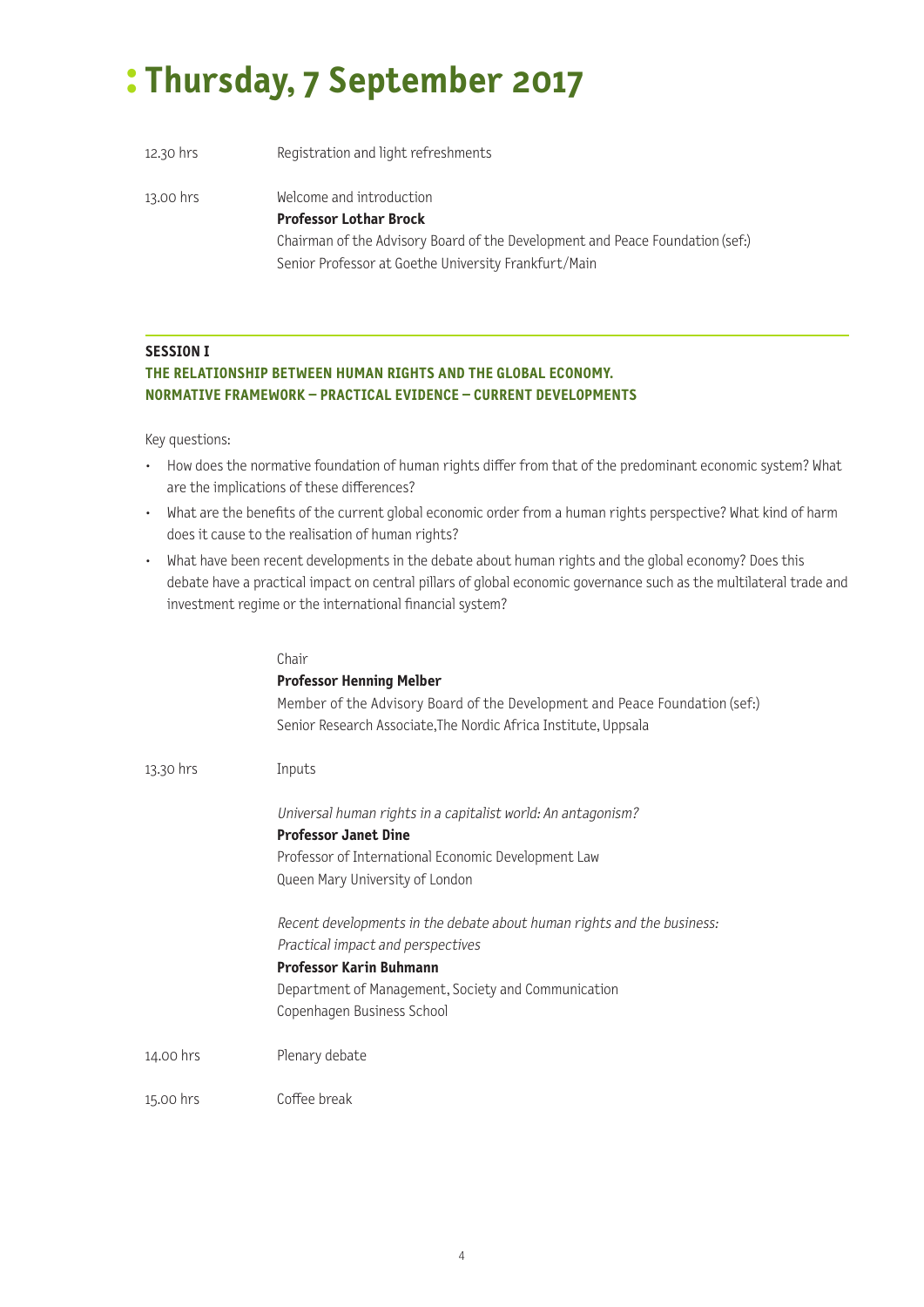### **SESSION II THE NEED TO CHALLENGE UNEQUAL POWER RELATIONS**

Key questions:

- What are the underlying structures and relationships that lead to human rights violations by the global economic system and its protagonists?
- How do states and the international community perpetuate these structures?
- Are voluntary agreements and principles part of the solution or part of the problem?
- How can we challenge power inequalities in international economic systems that adversely affect human rights? What are the specific options and responsibilities of international organisations, national governments, social movements, trade unions, progressive multinational corporations and other relevant actors?

#### Chair

|           | <b>Jens Martens</b><br>Member of the Advisory Board of the Development and Peace Foundation (sef:)<br>Director, Global Policy Forum, Bonn/New York |
|-----------|----------------------------------------------------------------------------------------------------------------------------------------------------|
| 15.30 hrs | Panel discussion                                                                                                                                   |
|           | <b>Phil Bloomer</b>                                                                                                                                |
|           | Executive Director                                                                                                                                 |
|           | Business & Human Rights Resource Centre, London                                                                                                    |
|           | Ranja Sengupta                                                                                                                                     |
|           | Senior researcher                                                                                                                                  |
|           | Third World Network, New Delhi                                                                                                                     |
| 16.00 hrs | Plenary debate                                                                                                                                     |
| 17.00 hrs | Short break                                                                                                                                        |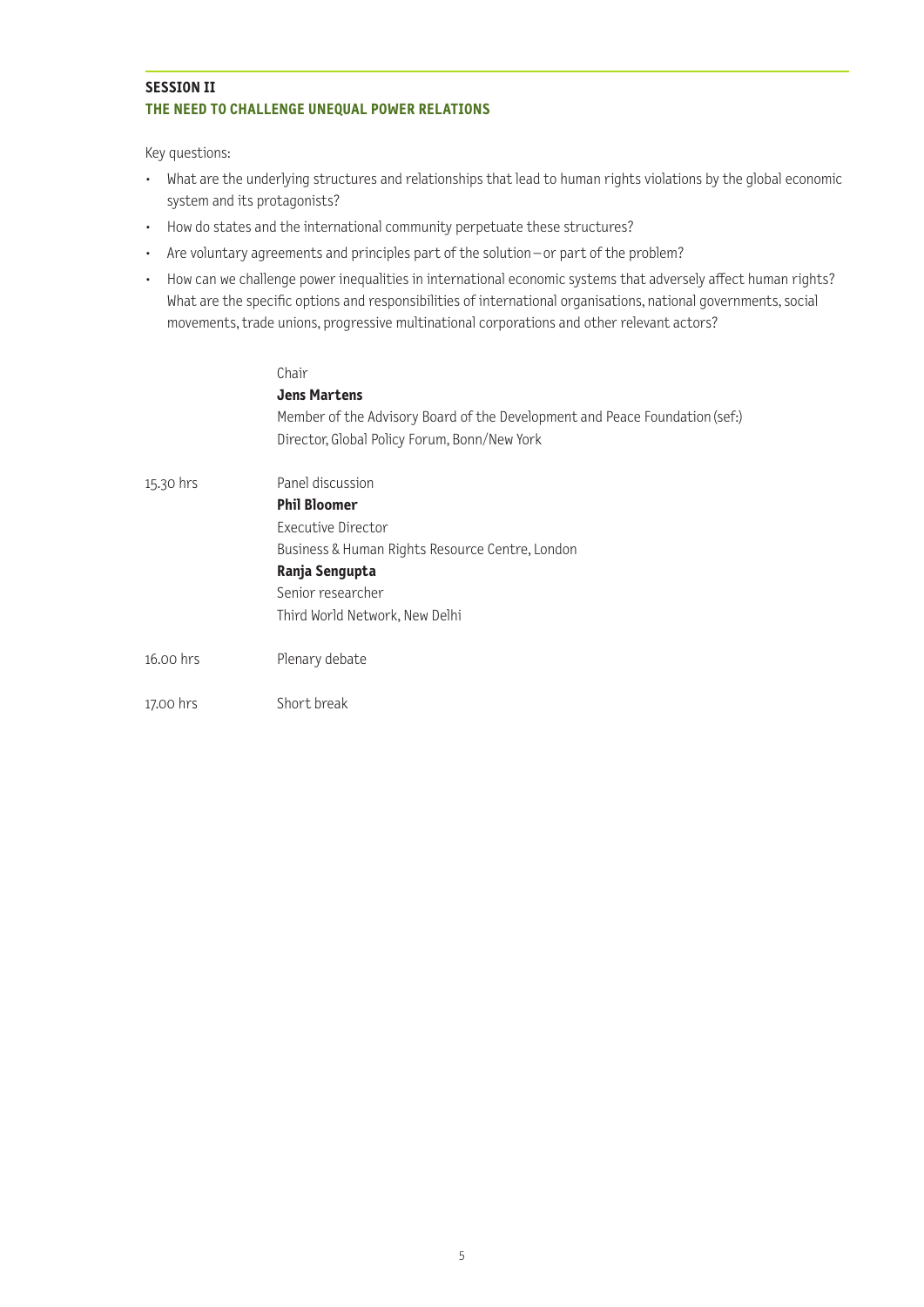## **SPOTLIGHT SESSION INTERNATIONAL FINANCE AND HUMAN RIGHTS: IS THERE SCOPE FOR A MUTUALLY BENEFICIAL RELATIONSHIP?**

- How do the financial market and financial institutions influence human rights? In particular, what is the impact of the financial system on economic structures and performance, and, ultimately, on the socioeconomic rights of people?
- What would have to change at a macro level to avoid the financial system having negative impacts on socioeconomic rights?
- How can the power of global finance be used to enhance human rights?

|                 | Chair                                       |
|-----------------|---------------------------------------------|
|                 | Eva Hanfstängl                              |
|                 | Bread for the World/ACT Alliance, Berlin    |
| 17.15 hrs       | Input                                       |
|                 | <b>Dr Mary Dowell-Jones</b>                 |
|                 | Technical Specialist in Financial Stability |
|                 | Financial Conduct Authority, London,        |
|                 | Honorary Assistant Professor                |
|                 | School of Law, University of Nottingham     |
|                 |                                             |
| 17.30 hrs       | Plenary debate                              |
| 18.15–18.45 hrs | Take-home messages of the day               |
| 19.00 hrs       | Informal dinner                             |
|                 |                                             |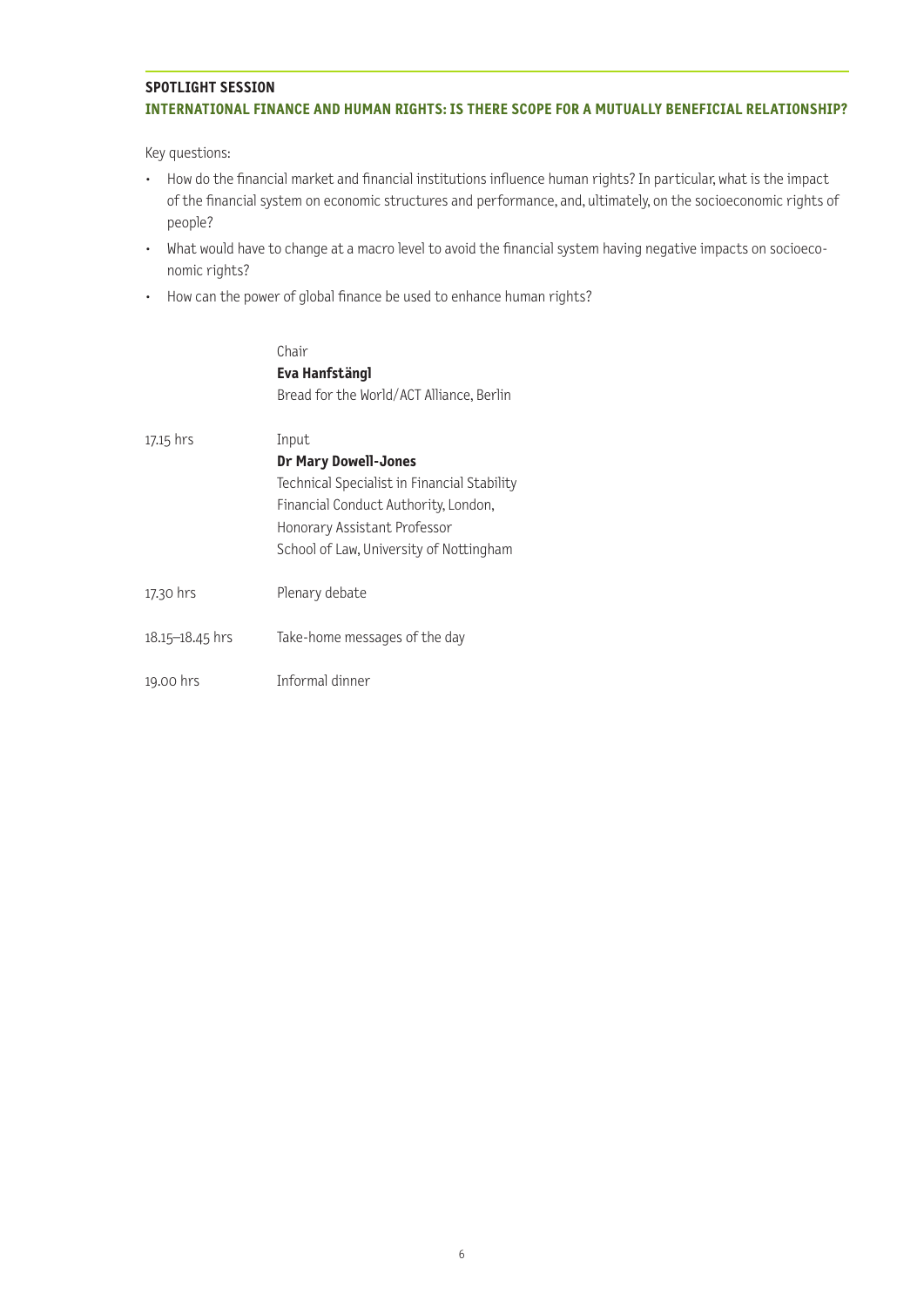# **: Friday, 8 September 2017**

9.00 hrs Welcome coffee

# **SESSION III**

# **TOWARDS PRIMACY OF HUMAN RIGHTS IN THE GLOBAL ECONOMIC ARCHITECTURE**

- How would the international economic system need to change to achieve primacy of human rights law? What would this mean for institutions such as the WTO, the World Bank and the IMF and for regimes like the international investment regime? How could they become "human rights-proof "?
- How does the current disintegration in the world trade system affect primacy of human rights?
- How do different standards in the implementation of human rights impinge upon the preferential treatment of these rights? How can/should economic actors deal with different standards?

|             | Chair                                                                          |
|-------------|--------------------------------------------------------------------------------|
|             | <b>Dr Christian Scheper</b>                                                    |
|             | Senior Researcher, Institute for Development and Peace, University of Duisburg |
| $9.15$ hrs  | Inputs                                                                         |
|             | <b>Caroline Dommen</b>                                                         |
|             | Lawyer, UN Economic Commission for Africa, Geneva                              |
|             | <b>Professor Cephas Lumina</b>                                                 |
|             | Research Professor of Law                                                      |
|             | Nelson Mandela School of Law, University of Fort Hare, East London             |
|             | Dirk Pulkowski                                                                 |
|             | Senior Legal Counsel                                                           |
|             | Permanent Court of Arbitration, The Hague                                      |
| 10.00 hrs   | Plenary debate                                                                 |
| $10.45$ hrs | Coffee break and light refreshments                                            |